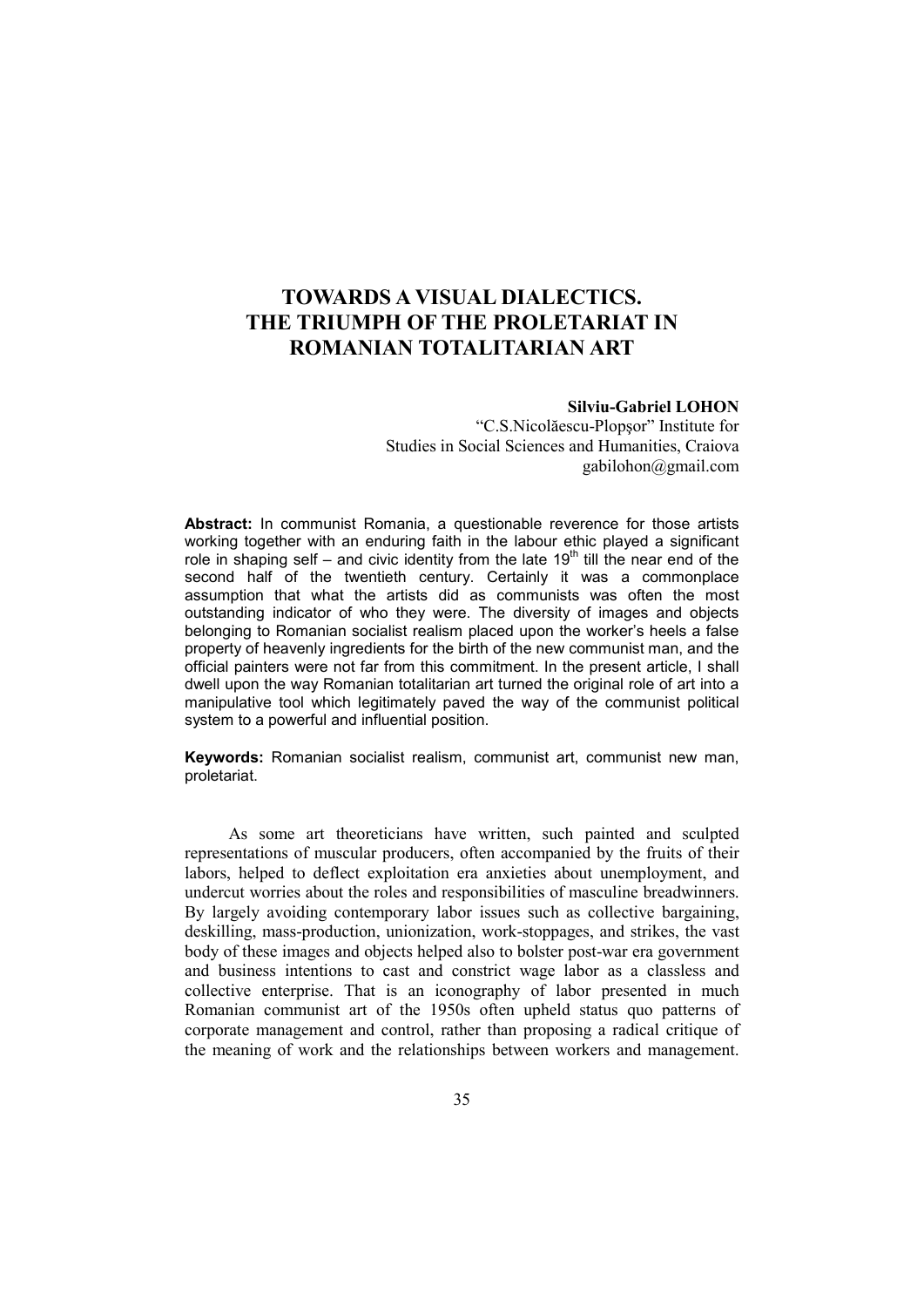This is most obviously the case among much (but not all) government sponsored "bourgeois" art, and it continued under both government and private patronage during World War II. Comparable with the U.S.S.R., from 1941 to 1945, the success of wartime mobilization demanded the nourishment of an iconography of labor, and Romanian artists produced plentiful militant posters overlays the silk-screened silhouette of an Romanian little boy upon a cannon asking the audience: "*war?... who wants WAR?*" *1 .*

Objectified and dehumanized, he symbolically fuel a burgeoning Romanian communist so-called *non militarism*, itself fueled by the economic mandates of socialism. As these type of artworks reveal, from 1947 to 1957, Romanian artists produced a large number of images and objects which meshed with the social mores and political ideology of Romanian communist government and Romanian steel works, both of which were aligned in the revitalization and sustenance of a culture of communism. A vast iconography of labor was marketed to the Romanian public, aimed at persuading people of various tenets of this kind of culture, including faith in work and faith in technology. Many art theoreticians<sup>2</sup> argued that many images including workers, women or children, were *emblems of production*, and that both the workers and the kind of work depicted emphasized the technological renewal which The Five Year Plan envisioned as essential to modern Romanian society. Some were simply offbeat and oddball. Obviously, neither of these objects is particularly explicable as political propaganda. They might be dismissed out of hand as bad design and bad art but, issues of taste and quality aside, their existence complicates many of our assumptions about the representation of work and workers in Romanian art in the 1950s. So do other images and objects in the different museums or exhibitions collections.

Women, for example, when depicted in much of the "official" government art of the 1950s, are usually cast as tractor drivers, helpmates, mothers, weavers or lathe operators. Women workers were rarely illustrated according to the socalled the turning points of the history of communism in Romania. There are a few pretty rare examples including woman tractor driver<sup>3</sup>, or a weaver<sup>4</sup>. Both feature depict autonomous female workers. The comparison of the two portraits leads to questions about what kind of work women felt comfortable about doing

 1 Pierre Grant, *război?... cine vrea RĂZBOI?*, reproduced in Arta Plastică în Republica Populară Română. 30<sup>th</sup> December 1947-30<sup>th</sup> December 1957, București, Editura de stat pentru literatură şi artă, 1957. 2

Among them I mention the name of Amelia Pavel, Ion Jalea or the Soviet commissar V. S. Kemenov.

<sup>3</sup> Francisc Ferch, *Tractorista* (Woman Tractor-Driver).

<sup>&</sup>lt;sup>4</sup> Justina Popescu, *La Uzinele "23 August" cresc cadre noi* (New Cadres Are Trained at "23 August" Works).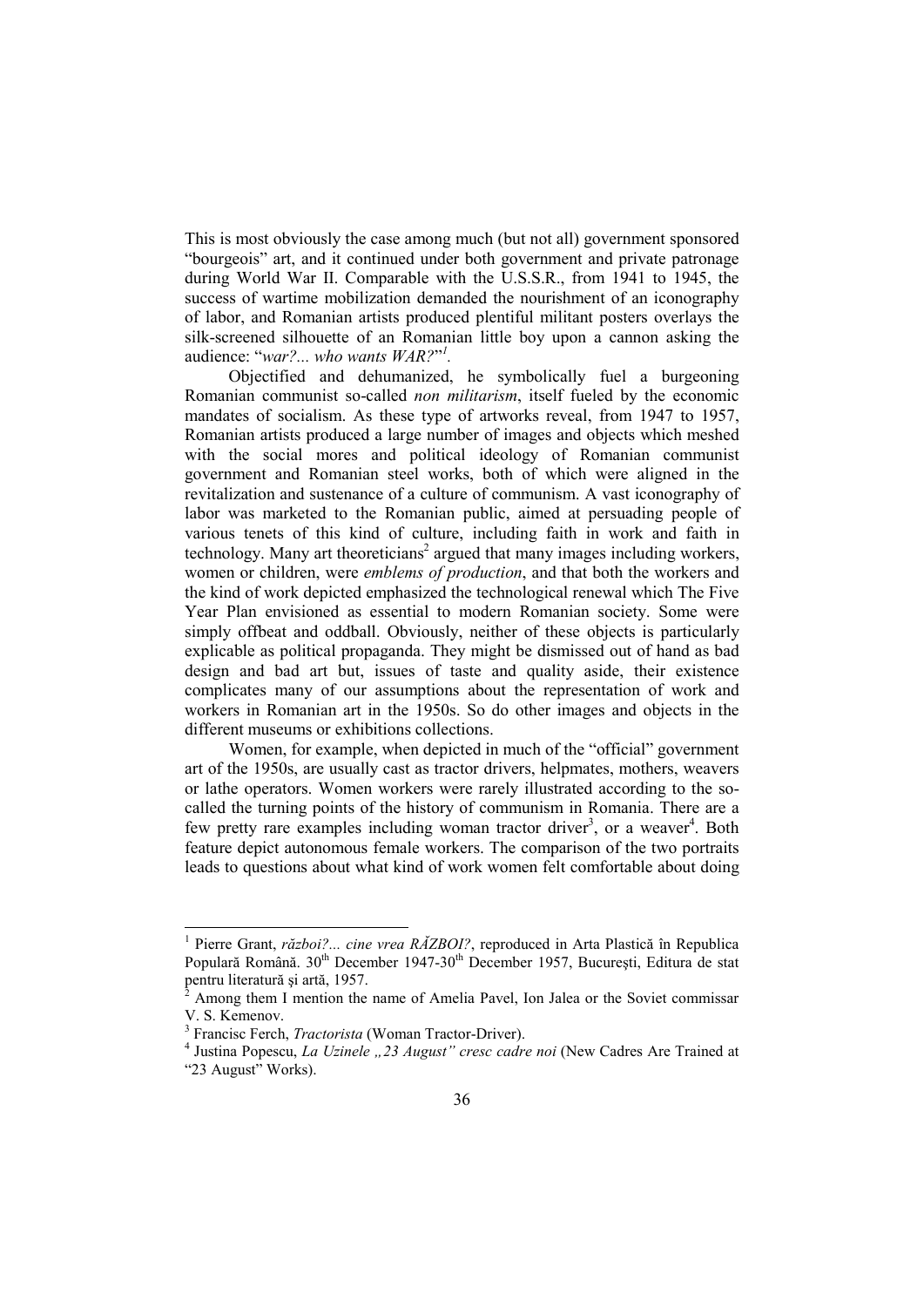that work, and how the artists wanted to represent them, and female labor, during the communist era.

Certain women artists, including Justina Popescu or Lidia Agricola, produced paintings which pointedly praise the state of labor, and the relationship between industrial labour and communist vision upon agriculture, in the 1950s. Octavian Angheluță's gloomy painting<sup>5</sup> depicts several steel workers trying to fuel an abandoned furnace inside a mill and a sculpture done by Maximilian Schulmann<sup>6</sup> shows the "exploited class" gazing to something beyond them. Near them can be seen a ruined furnace and on their left, a kind of train which awaits the energy to come immediately. All these images present a particularly heroic or idealized Romanian communist worker, and with their emphasis on mine closures and labor strife, the glorifying of the industrial production. More interestingly, because all of these pictures were produced under the auspices of a single ideology, all of them catered to the New World image of a collective and cooperative way of work. This suggests that an "official" ideological or propagandistic agenda was more dominant than we may want to believe. At the very least, such objects show that 1950s government arts patronage was punctuated by uniform declarations of the razing of the bourgeois past and its stability.

Plenty of these "social realist" images, as they are usually called, and more than a few take a dim view of the large-scale mass-industrialization that organized labor, more or less together, pursued in the 1950s.

On one level, the appearance of naked men in 1950s Romanian art signals is a continuation of a long-standing aesthetic interest in the ideal human form, mostly male, from the Greco-Roman era to the Renaissance. Following this, the relatively rare nineteenth century fine arts depictions of Romanian naked sculptures, such as Ştefan Ionescu Valbudea's sculpture, *Sleeping Child* which actually shows a teenager at his resting hour, which romanced the male figure as a pure age figure and with no work ethic.

Artists, trying to devise an aesthetic vocabulary which might nourish the era's struggling labor movement, drew on the traditional academic symbol of the heroic male nude. Some art critics argued that which features five skilled workers clad only in leather aprons or loincloths, such Romanian socialist realism images and objects also functioned as discourses about masculinity and manliness. The male body has historically functioned as both the site and nexus of cultural signification and during the *Golden Age* of art, depictions of muscular, working class male bodies both represented an ideal of manliness feared lost and signaled class fears about the changing nature of work.

<sup>&</sup>lt;sup>5</sup> Octavian Angheluță, *Reparații la cuptoare la Uzina Reșița* (Repair of Furnaces at the Resita Works).

<sup>6</sup> Maximilian Schulmann, *Furnalistul* (Furnace Worker).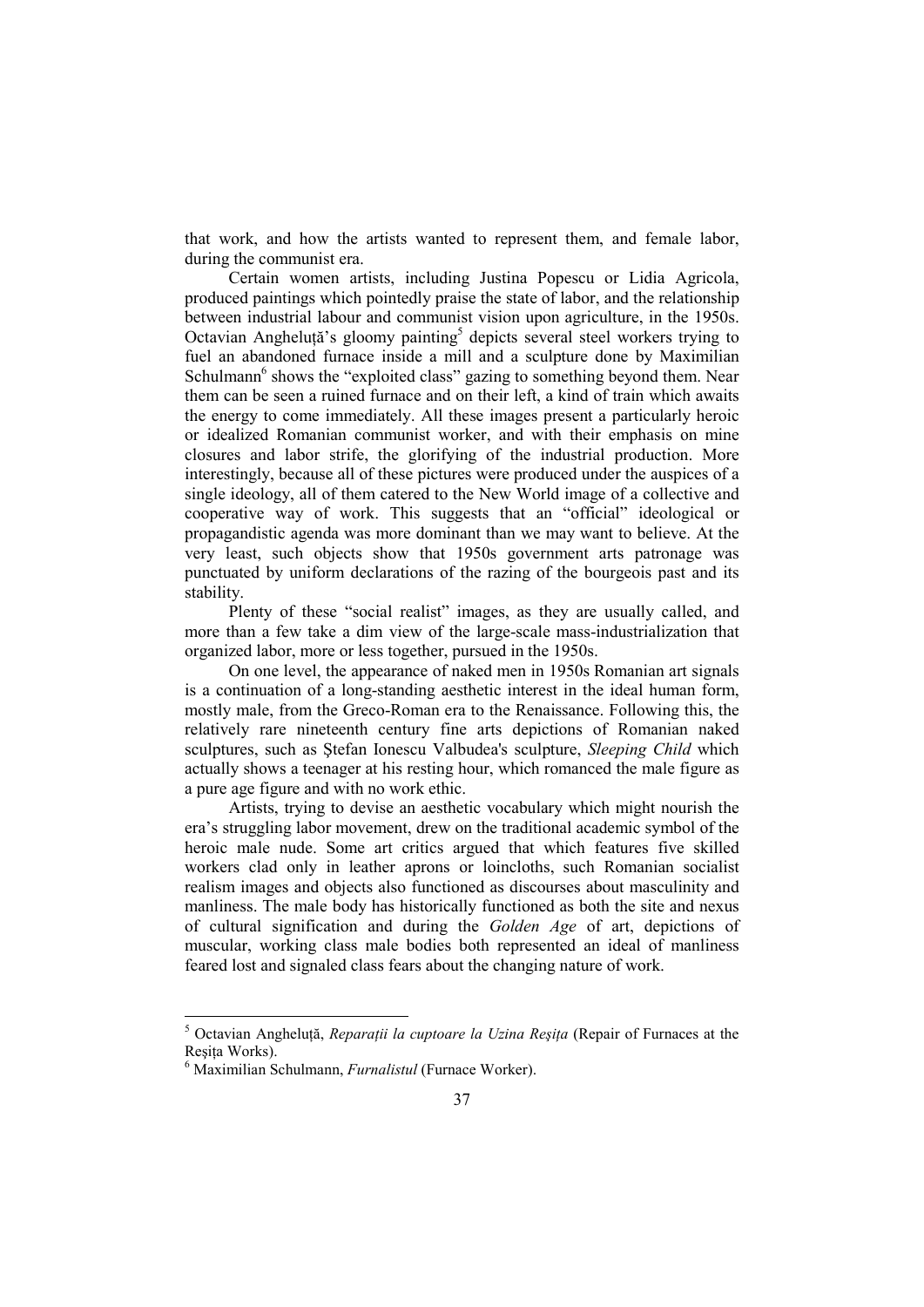Turn-of-the-century images of nearly nude workers, in other words, upheld notions of a mythical past when manual labor defined manliness, and also spoke to an acute *crisis of masculinity* that was set in motion with the burgeoning of a modern way of work that consisted of big factories, massproduction, and the loss of the independent and autonomous soldiers, for example. The appearance of muscle-bound and seminude male laborers in Romanian art of the 1950s testifies to similarly complex cultural understandings of labor and masculinity in Soviet art. The straining bodies depicted in the Hermitage Museum or in the Tretiakov Gallery, for example, are obviously symbolic, but of what? On a simple level, they serve as icons for the thousands of workingmen who built the socialist edifices from the late 1930s to 1953. In a more sophisticated analysis, their actions-and those of the many other workers illustrated in the art of the 1950s attest to the general desire of Soviets during the post war period to move on and get out of the hard times of the present, and into a better tomorrow. The multitude of coal miners and steel workers in Romanian socialist realist paintings doesn't offer aesthetic alternatives to the "bourgeois economic era" and the same argument can be utilized to explain the number of active male bodies that are illustrated again and again in 1950s pictures and sculpture.

Ironically, when social and industrial progress seemed inert, many Romanian artists chose to depict sturdy, strong, muscular, and dynamic laborers, as if these painted and sculpted symbols of manly might and movement might actually propel Romania out of its economic slump. But what do we make of the nakedness, or near-nakedness, of many of these male workers? The powerful laborer of Boris Caragea<sup>7</sup>, for instance, is nude and bare-chested<sup>8</sup>. Among the many other examples are the Lucaci's sculptures<sup>9</sup> or Maxy's paintings<sup>10</sup>, both of which feature semi clothed working men, one duo operating steel furnace, and the other counting the fish harvest. The Welder<sup>11</sup>, a 1953 sculpture depicts a similarly shirtless young man, his head turned slightly, and the weight of his torso relaxed in a traditional pseudo-*contrapposto* stance.

While each of these images symbolizes work, they also embody the deepfelt anxieties of nonworking males of the beginning of communism in Romania, for whom labor had been the primary form of identity.

At a time when that identity was obviously in crisis, these pictures suggest that artists attempted to sustain a sense of the masculine self through depictions of the manly body, a body defined by muscles and might. In a fairly typical

 7 Boris Caragea, *Miner - bronz* (Coal Miner - bronze).

<sup>8</sup> Mihail Onofrei, *Montarea liniei ferate* (Lying of Railway Track).

<sup>&</sup>lt;sup>9</sup> Constantin Lucaci, *Creșterea tinerelor cadre la Reșița* (Young Cadres Are Trained at Reşița).

<sup>&</sup>lt;sup>10</sup> M. H. Maxy, *Bogătia apelor noastre* (Wealth of Our Waters).

<sup>11</sup> Iosif Fekete, *Sudor* (The Welder).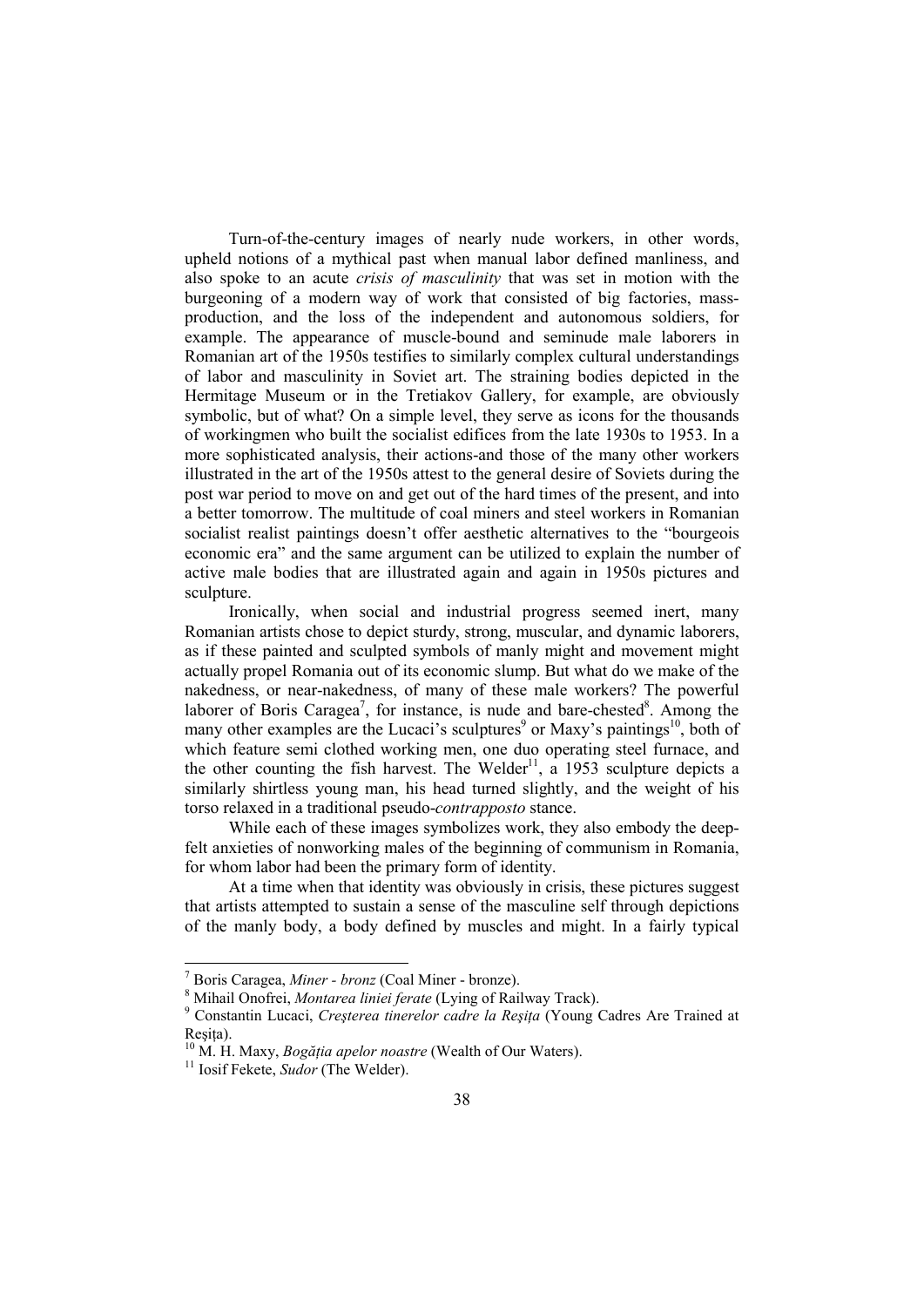pattern of Soviet and Romanian artistic response, they avoided the real labor issues of power and authority in the workplace and among workers, and focused their attention specifically political manipulation.

In the 1950s, issues of labor collectivity, mass-production unionization, and workplace reform were similarly sublimated by artists who focused on the manliness of the male body and, ultimately, on the immortality of that body. Nearly nude, these manly workers are eternal as objects of the Romanian gaze. Well-muscled, sinuous, and virile, they are the source of visual pleasure and the ideological artistic motto. What may have been desired most is to literally have, hold, or own the body of the worker. First of all, these representations of the worker's body may be seen as signals of collectivist desire to own labor and control the working class. It is worth noting that, aside from purely aestheticized representations of naked men after the World War II in Romanian art, the male most often depicted nude or nearly nude was communist worker, and the act of reducing the Romanian individualism to a savage, exotic, and "primitive" body was akin to their social marginalization. It is also noteworthy that of the many Romanian artists who were openly committed to representing and encouraging labor and the labor movement in the 1950s, workers were consistently illustrated fully clothed. The body of labor is seen marching to work, whereas in Fekete's sculpture, it is the laborer's body that is singled out and openly invites our brazen scrutiny of male flesh. Fekete's worker is, in fact, not working but posing: flanked by the tools of his trade, his protective goggles perched on his head, and his leather safety gloves completely encasing his hands and forearms, The Welder's thumbs are firmly hooked into the beltbuckle of his overall. His downward gaze, and the obvious positioning of his big gloves on his thrusting hips draws our attention to his groin-not to his status as a skilled laborer. But, labors aren't metaphoric: they have only real utility, save as hard bodies whose athleticism serves to pique the admiration and persuasion of spectators.

Dehumanized as permanent working objects, these images of seminude workers are also indicative of a unique line of importance of work for the Romanian communist regime in the 1950s. With the shift from manual labor to the machine operations of the large-scale industrial workplace, bodily strength was increasingly superfluous for the typical Romanian workingman. But, if 1950s artists, and audiences, found everything very heroic or ennobling about the real conditions of factory labor, and the image of the mostly sedentary and highly-schooled worker was found similarly lacking, it is no surprise that they struggled to hold on to an image of dynamic masculine strength. Men continued to identify with and pursue a masculine image defined by muscular brawn and athleticism. The strong male body they promoted was emblematic only for the communist ideology not for leisure and consumption which dominated, for example, the twentieth century American culture and society. As an American